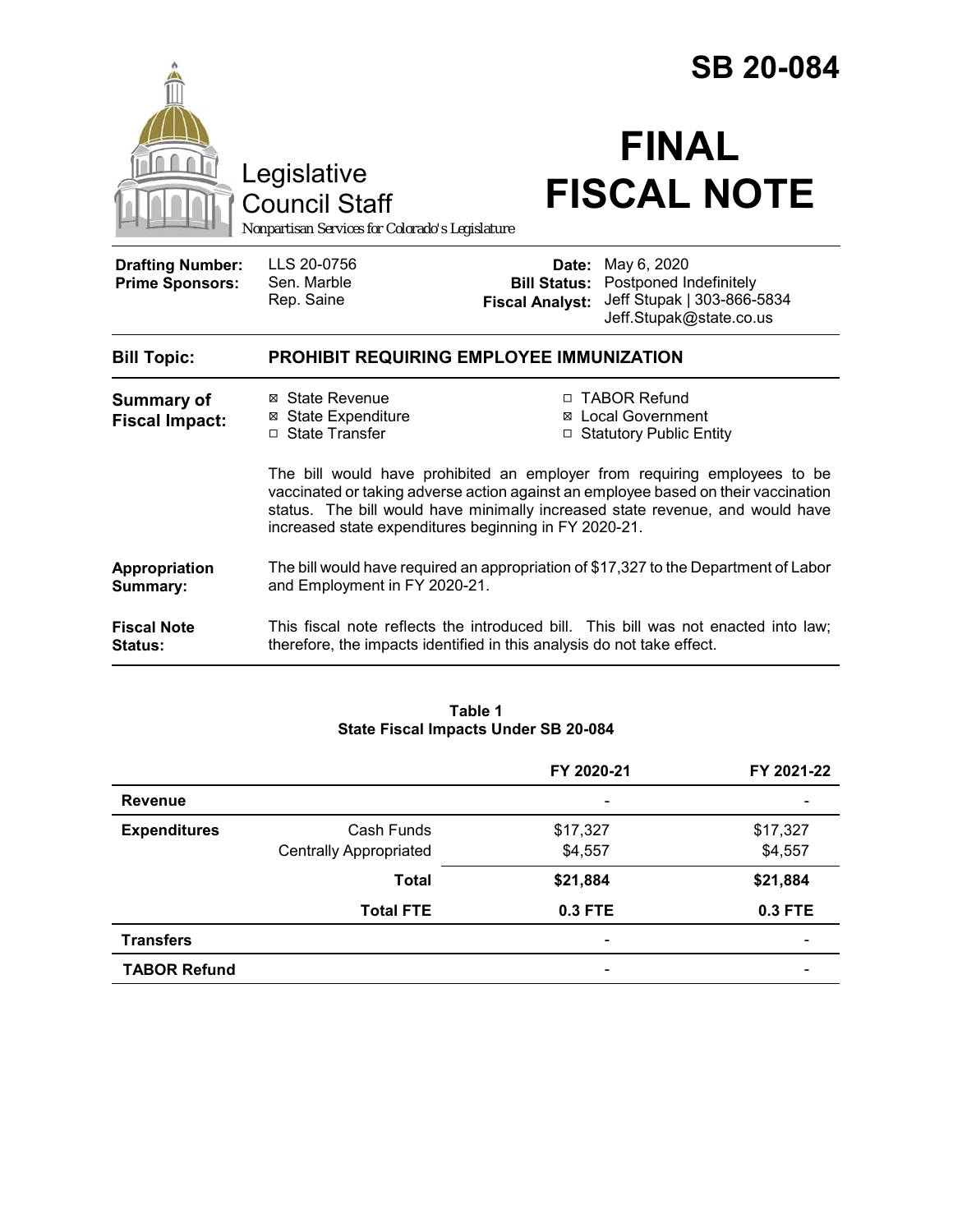May 6, 2020

# **Summary of Legislation**

The bill prohibits an employer, including a licensed health facility, from requiring employees to be vaccinated or taking adverse action against an employee based on their vaccination status. An aggrieved employee may file a civil action to prevent additional violations, to seek reinstatement or rehiring, and/or to recover back pay and benefits. An aggrieved employee may also receive punitive damages if the employer acted with malice or acted with willful and wanton misconduct.

## **Background**

**Department of Public Health and Environment.** The Health Facilities and Emergency Medical Services Division is charged with ensuring that health care facilities maintain minimum standards of quality by setting health and safety standards. The Health Facilities and Emergency Medical Services Division administers a rule that requires health facilities to ensure that 90 percent of their employees have received the influenza vaccine each year.

The Communicable Disease Branch within the Disease Control and Environmental Epidemiology Division is required to monitor, investigate, and control the causes of epidemic and communicable diseases affecting the state's public health. They maintain the Colorado Electronic Disease Reporting System and provide guidance and technical support to local health departments.

**Department of Labor and Employment.** The Division of Labor Standards within the Department of Labor and Employment (CDLE) is responsible for ensuring employer compliance with state and federal employment laws, including providing support to employees in understanding their rights and responsibilities.

#### **Assumptions**

The fiscal note assumes that inquiries to CDLE will increase as a result of the bill. It is assumed that CDLE will receive approximately 50 inquiries per month and take approximately one hour to resolve, resulting in an additional 600 hours of work annually.

#### **State Revenue**

The bill may increase state revenue to the Judicial Department minimally as a result of increased civil filing fees.

#### **State Expenditures**

Beginning in FY 2020-21, the bill increases expenditures in the CDLE from the Employment Support Cash Fund by \$21,884 and 0.3 FTE, and increases workload in CDPHE. These costs are discussed below and displayed in Table 2.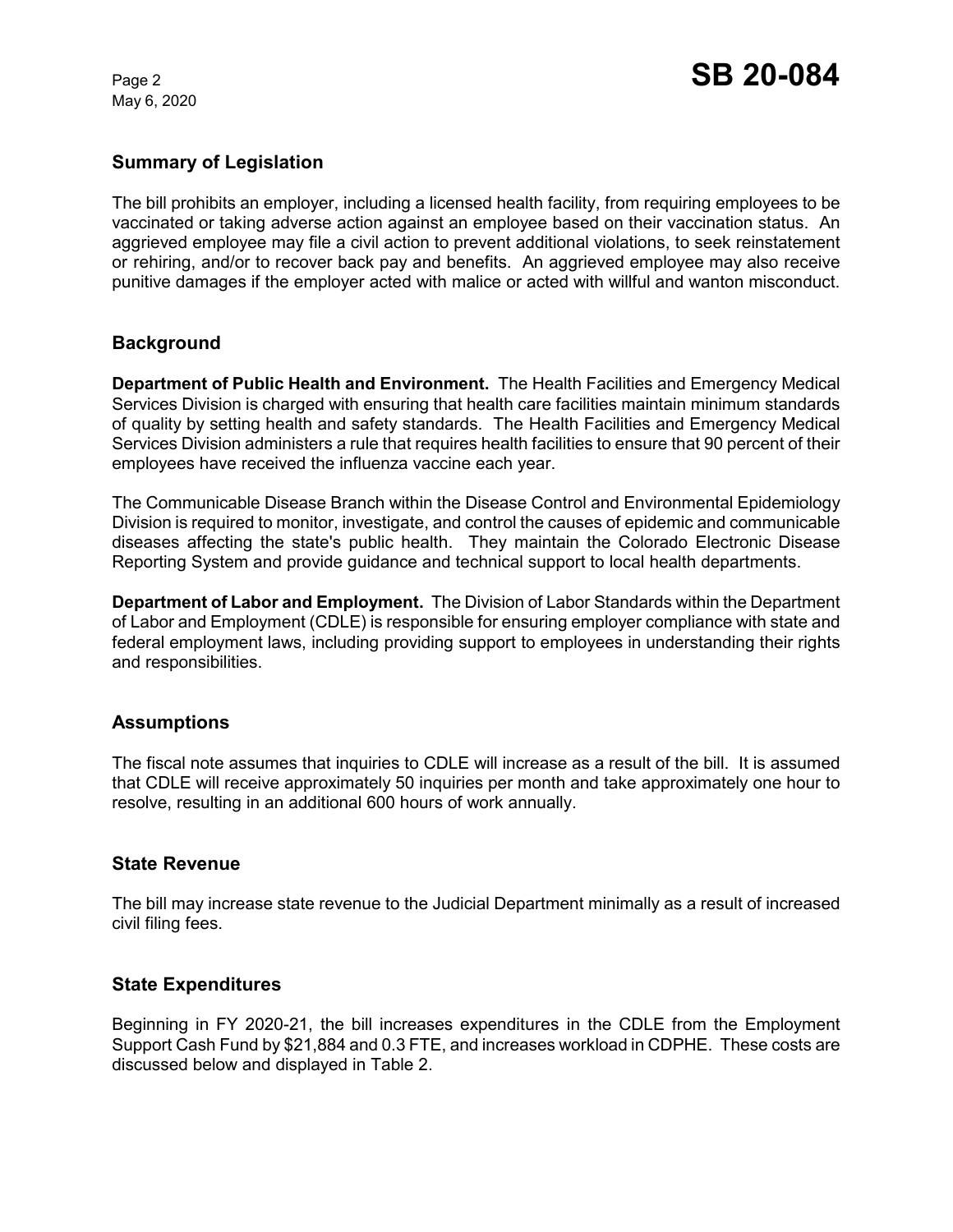**Table 2 Expenditures Under SB 20-084**

|                                    |                   | FY 2020-21 | FY 2021-22 |
|------------------------------------|-------------------|------------|------------|
| Department of Labor and Employment |                   |            |            |
| <b>Personal Services</b>           |                   | \$17,327   | \$17,327   |
| Centrally Appropriated Costs*      |                   | \$4,557    | \$4,557    |
|                                    | <b>Total Cost</b> | \$21,884   | \$21,884   |
|                                    | <b>Total FTE</b>  | $0.3$ FTE  | $0.3$ FTE  |

 *\* Centrally appropriated costs are not included in the bill's appropriation.*

**Department of Labor and Employment.** CDLE will have costs for 0.3 FTE for staff to handle the increase in inquiries resulting from the bill. The work will include responding to inquiries and complaints from employees, and providing support related to the new requirements in the bill.

**Department of Public Health and Environment.** Workload will increase for CDPHE to engage in rulemaking. In each of the next two fiscal years, CDPHE will have to engage in approximately 100 hours of rulemaking to repeal regulations that require vaccination of health facility employees. Due to the July 1, 2020 effective date, CDPHE will have to engage in emergency rulemaking in FY 2020-21 to meet this deadline, followed by formal rulemaking to finalize these rules in FY 2021-22. This increase in workload can be accomplished with existing resources.

Additionally, the CDPHE may have additional workload to monitor and report on communicable disease in the state, to the extent that vaccine rates and instances of communicable disease change under the bill. This potential increase in workload can be accomplished with existing resources.

**Civil Proceedings.** The bill may increase workload in the Department of Law and Judicial Department depending on the number of cases alleging violation of the law. A small increase in cases can be handled with existing resources; however, if a significant number of cases arise, additional resources may be requested through the annual budget process.

**Centrally appropriated costs.** Pursuant to a Joint Budget Committee policy, certain costs associated with this bill are addressed through the annual budget process and centrally appropriated in the Long Bill or supplemental appropriations bills, rather than in this bill. These costs, which include employee insurance and supplemental employee retirement payments, are estimated to be \$4,557 per year.

**TABOR refund.** Under the March 2020 LCS Economic and Revenue Forecast, the state is not expected to collect revenue above the TABOR limit in either FY 2020-21 or FY 2021-22, and refund obligations are not anticipated for these years. This bill does not change these expectations concerning refunds to taxpayers.